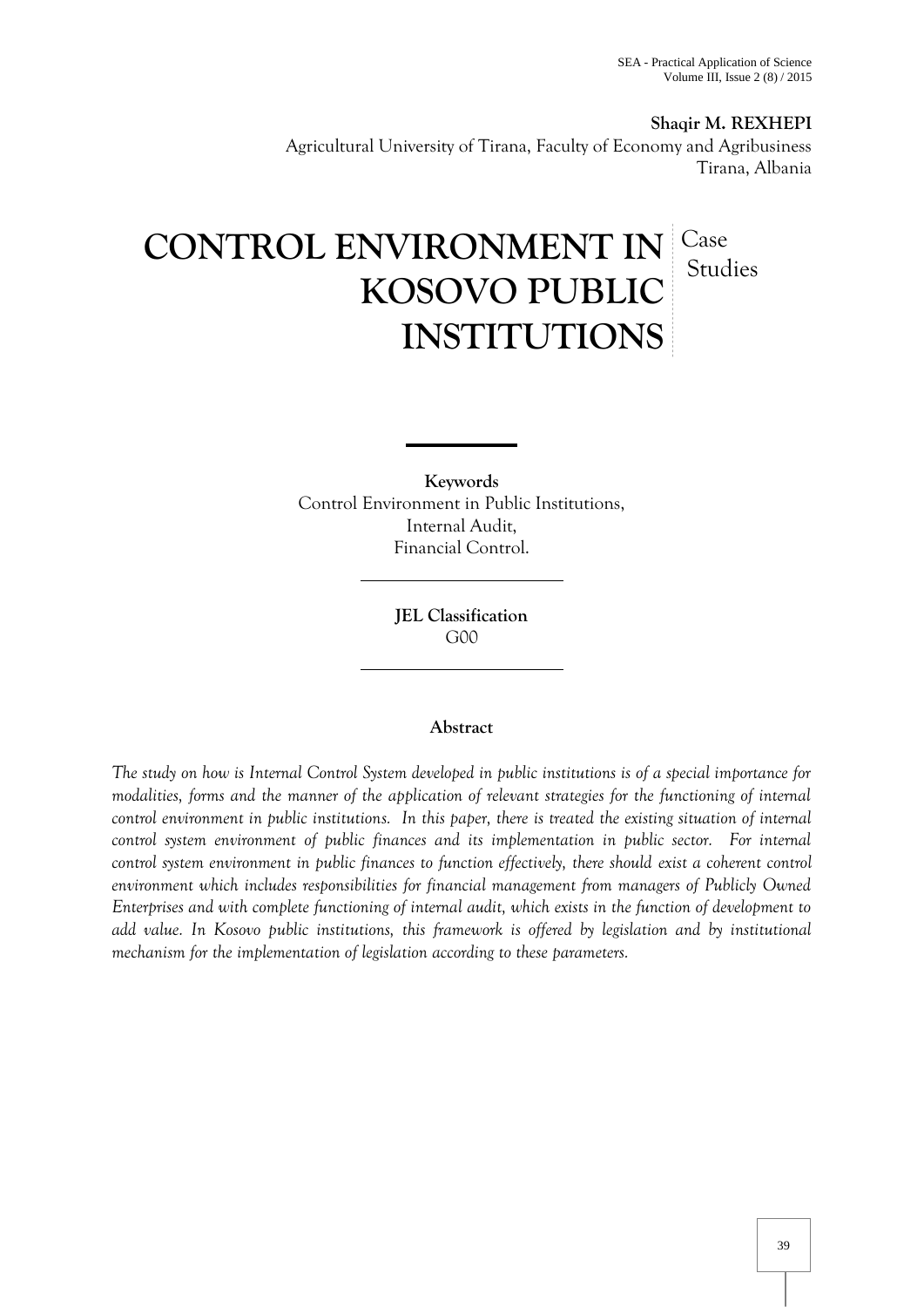#### **1. Functioning of Internal Control System based on legislative framework**

There is a comprehensive legislative framework in public institutions, which governs Public Internal Financial Control, which is comprised of: EU guidelines, other authoritarian standards; Governmental policies; primary legislation, and secondary and tertiary supporting legislation, such as the following:

- PIFC guidelines according to EU;
- INTOSAI and COSO standards for control and risk management;
- CIPFA Financial Management Model;
- Policy of Kosovo Government: PIFC Policy Document incorporating;
- PIFC policies approved;
- Law on Public Financial Management and Accountability (Law no. 03/L‐048);

Unlike budget organizations, where the political role of the Minister is separated from the responsibility of CAO for administration and operation, the Mayor manages also municipal government and its administration/operations and is accountable to the people, for the actions of both (Government Republic of Kosovo).

#### **2. Level of responsibility for the Internal Control system of environment**

Each and every senior manager in public sector entities is fully responsible for the implementation of PIFC and is accountable for their performance in the utilization of public resources for the achievement of organization purposes. National Audit Office in the PIFC Conference in 2009, in Brussels, in order for PIFC to be effective, it should be implemented by a hierarchy of experienced managers, as it is said in the philosophy of modern management: "Every system is as good as the people who are responsible for its implementation" (General Directorate of Audit, 2010-2013).

*Figure 1*

In addition, one should also mention the Kosovo Anti-Corruption Agency, although this has not been presented in the previous charts. This autonomous body, which is established in 2006, reports to the Assembly for the accomplishment of responsibilities which are regulated by the Law on Combating Corruption. It focuses on the prevention of conflicts of interest and on monitoring the obligations of senior and property officers, monetary income or earnings earned while employed in the public service. For this purpose, this agency has a strong interest on the sound operation of internal financial controls (Government Republic of Kosovo).

**3. Factors impacting the non-functioning of internal control system**

Relating to information presented in the table above, for factors existing in the non-functioning of internal controls in public institutions, we have focused on the following areas:

- *Improper segregation of duties;*
- Conflict of interests;
- *Improper creation of system;*
- Political instability;
- High level of corruption;
- Limited access;
- Improper creation of policies;
- High level of nepotism.

Information on the modality of areas defined above in the non-functioning of internal controls in public institutions provide an important overview, at what level do they represent the functional situation of the system.

Based on the results presented, the main higher risk factors which do impact the non-functioning of internal controls is the improper creation of a system which prevails with 22.6%, high level of corruption with 22%, political instability with 21.80%, and the improper segregation of duties with 20.00% (Rexhepi, 2014).

According to the parameters found, the following assessments exist for the non-functioning of internal

controls: respondents from six (6) institutions have expressed their opinion that the main impact for the non-functioning of ICS comes from high level of corruption and from the improper creation of the system. When it comes to the assessment of high level of nepotism, Ministry of Justice is at the highest level with 40%, while 4 other institutions are with 0% (Rexhepi, 2014).

*Figure 2*

*Figure 3*

According to the assessment, 53 % of employees are slightly satisfied with the activities undertaken by the management of Public Institutions in order to improve the quality of this phenomenon, while 21% of them have expressed themselves more positively, being satisfied with the processes undertaken, and 20% of respondents that are not satisfied at all.

Based on these assessments, we think that such a system is still not functioning to the interest of citizens and taxpayers, since the actions undertaken by the managements of Public Institutions are not sufficient and are basic in the function of the improvement and development of internal controls (Rexhepi, 2014).

### **4. Elements of non-functioning of the control system**

The rate of percentage breakdown according to elements determining the employees' dissatisfactions on the non-functioning of internal control system in public institutions.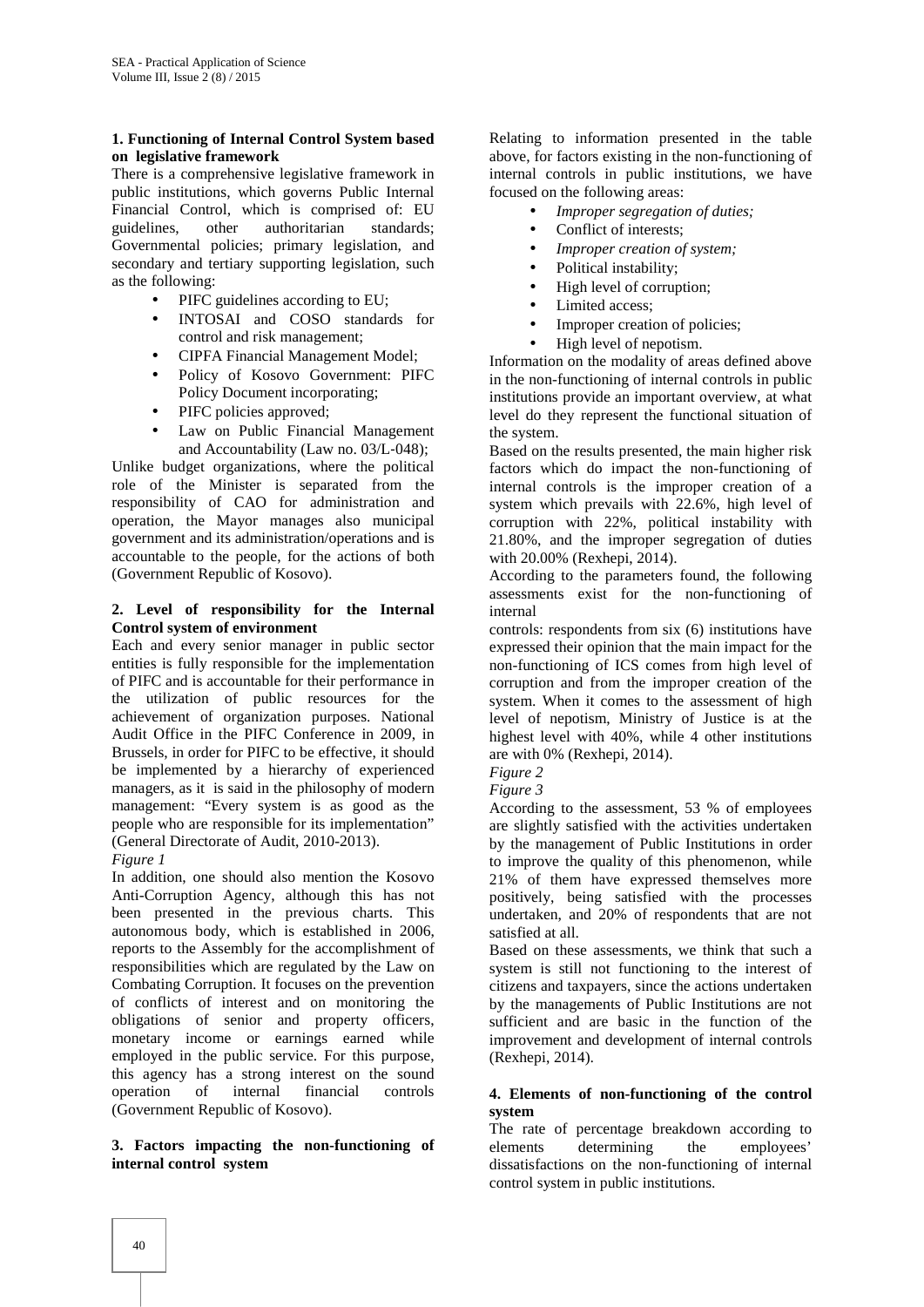As a higher risk is the level of insufficient communication with 22%, which means that there is no climate of cooperation created in the institutions and the seriousness that communication activities are developed within a sound system and with a high performance.

With 20 % is assessed, "the improper interest for actual problems resulting in institutions", and with 16% as a high risk is "the failure of sound application of laws and internal procedures, and with 14 % as a main problem is the non-creation of modalities for an efficient control (Rexhepi, 2014). *See Table 1*

#### **5. Actions undertaken by the management for the functioning of ICS**

The assessments with regard to at what level of reliability are Institutions for the actions undertaken by the management for the functioning of ICS, based on these results, show that actions undertaken are moderate and that they stand in a 47%, which is an inefficient and a non-functional assessment of ICS.

46 % think that public institutions have still not provided the sufficient control assurance.

41 % think that institutions have not provided an efficient system in the management of public funds. In the assessment of the freedom of expression, in order to report on the non-functioning of control in Public Institutions, 31 % of respondents think that it is at a very low level, while 39% think that there is a moderate assessment of expression, but it is not sufficient, for cases that they have to report are not free to do it (Rexhepi, 2014).

#### *Figure 4*

For policymakers and managers of institutions, to what extent are designed performance measurement strategies for the past three years in the implementation of tasks and responsibilities, and the level of application of effective internal controls, the figures presented on the basis of percentages indicate challenges which should be encouraged even more by relevant managements for more favorable strategies and actions taken for the functioning of proper controls (Government Republic of Kosovo, 2013).

## *Figure 5*

Related to analyzes and results as depicted in figure 4, 42% of respondents think that the management of institutions have adopted strategies for measuring the past three years to assess the performances, while 33% of respondents stated that the management has not developed strategies for evaluating measurement performance. According to the results presented in Figure 5 have concluded that management has taken action on applying average organizational controls with 34%, while 30% of respondents stated that management has not taken action on the application of the internal control system.

#### **6. Results and Conclusions**

This material has analyzed developments on the functioning and application of the system in internal control environment in public institutions. For a sound functioning of the system, a special role is also played by internal controls, form and the way of application and at what extent it is the prioritization of risks done which are identified in the systems of public institutions.

Developments in the non-functioning of the system are mainly in the improper observation of the activities undertaken by the institutional management level, in the function to eliminate irregularities and to implement legal and administrative procedures, which affect the effective performance of the system.

Management of PI should be focused on concrete actions with efficient modalities which are in the function of development and improvement of the Institution.

In our judgement, we have noticed that internal audit, which should be in the function to impact an efficient management in PI does not have the management's ethical and professional sustainability, in order to support the audited entity and to take recommendations into account in the function of the institutional interest.

As a matter of fact, the priorities which are applied by IA in the Strategic Plan may also vary over the time, thus reflecting them, depending on the relevant cases and changes in risks which require the provision of explanatory information and objective reasoning, where for such changes, audits to be carried out along with the provision of overall assurance for the systems will also consider specific risks identified (from risk management process if there is any, or the internal audit assessments). This audit plan, based on the risk assessments, shows how will internal audit help the management in risk mitigation, by reviewing and assessing systems through which they are managed, and will, therefore, provide recommendations to improve Internal Control System.

## **References**

- [1] Government Republic of Kosovo, *Policy Document for Pubic Internal Financial, Control system*, pg.-23, Pristina, Kosovo.
- [2] General Directorate of Audit, *Consolidated Strategic Plan General Directorate of Audit, 2010 – 2013*, Pristina, Kosovo.
- [3] Shaqir Rexhepi, *Research on Control and Audit in Order to Increase the Quality of Public Institutions,* July, 2014, Pristina, Kosovo.
- [4] Government Republic of Kosovo. Policy, Document for Pubic Internal Financial Control, system, pg. 26, 2013, Pristina, Kosovo.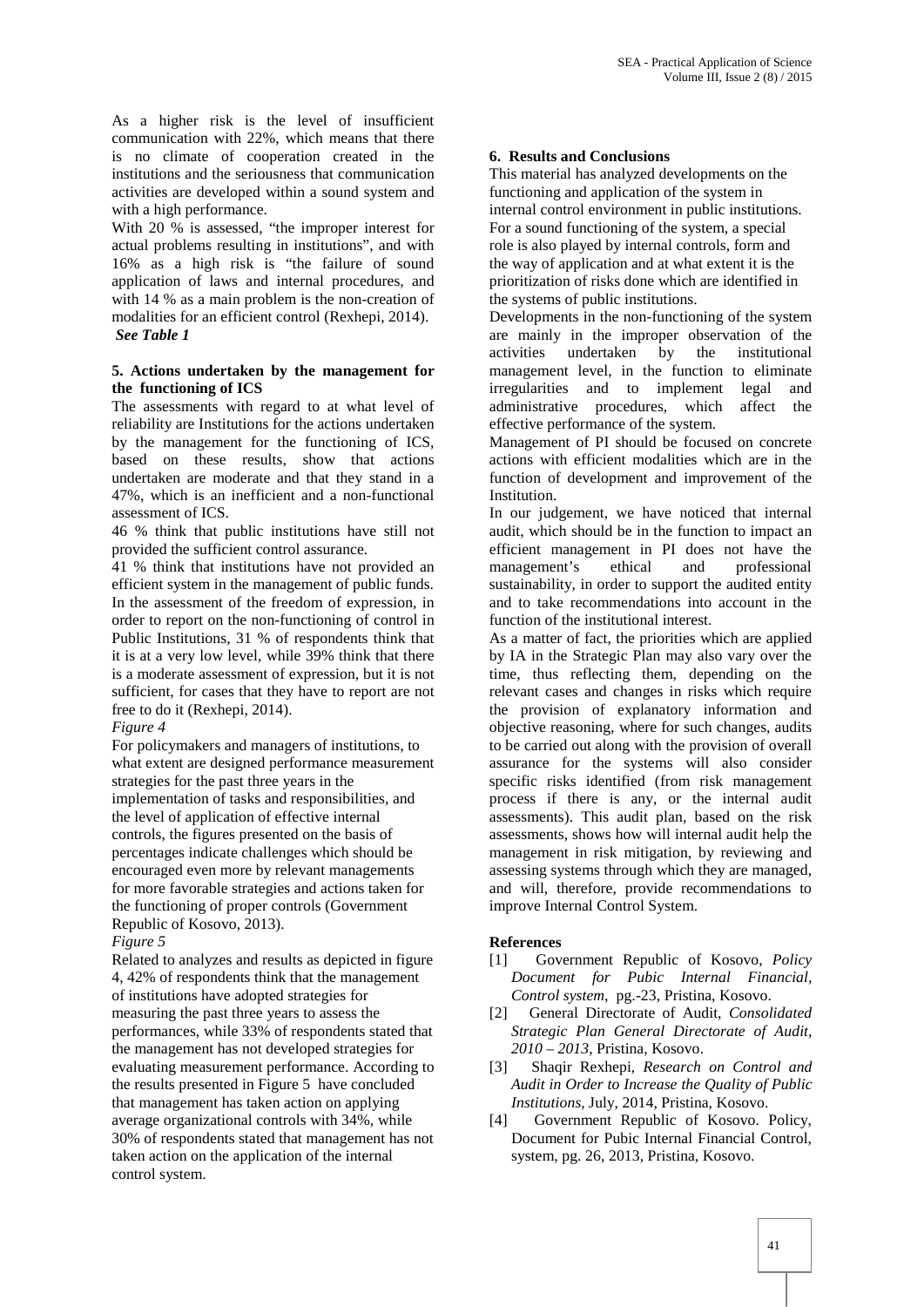**Shaqir M. Rexhepi** was born in Mrasor, Kosovo. He graduated in 2002, with a degree in Economy from the Faculty of Economy, University of Pristina, Kosovo. He has received Master degree from College of General Management International – Globus, Pristina, Kosovo in 2009 in General International Management. Shaqir Rexhepi is PHD student in the Agricultural University of Tirana, Faculty of Economy and Agribusiness, Tirana, Albania. His field of interest includes: Internal Audit, Financial Management, Research on Control of Public Institutions. Currently he works in Operator System Transmission and Trade, Pristina, Kosovo, as Internal Audit Officer (shaqirrexhepi@hotmail.com).

#### **Appendices**



Figure 1. The chain of accountability for organizations FMC Central Budget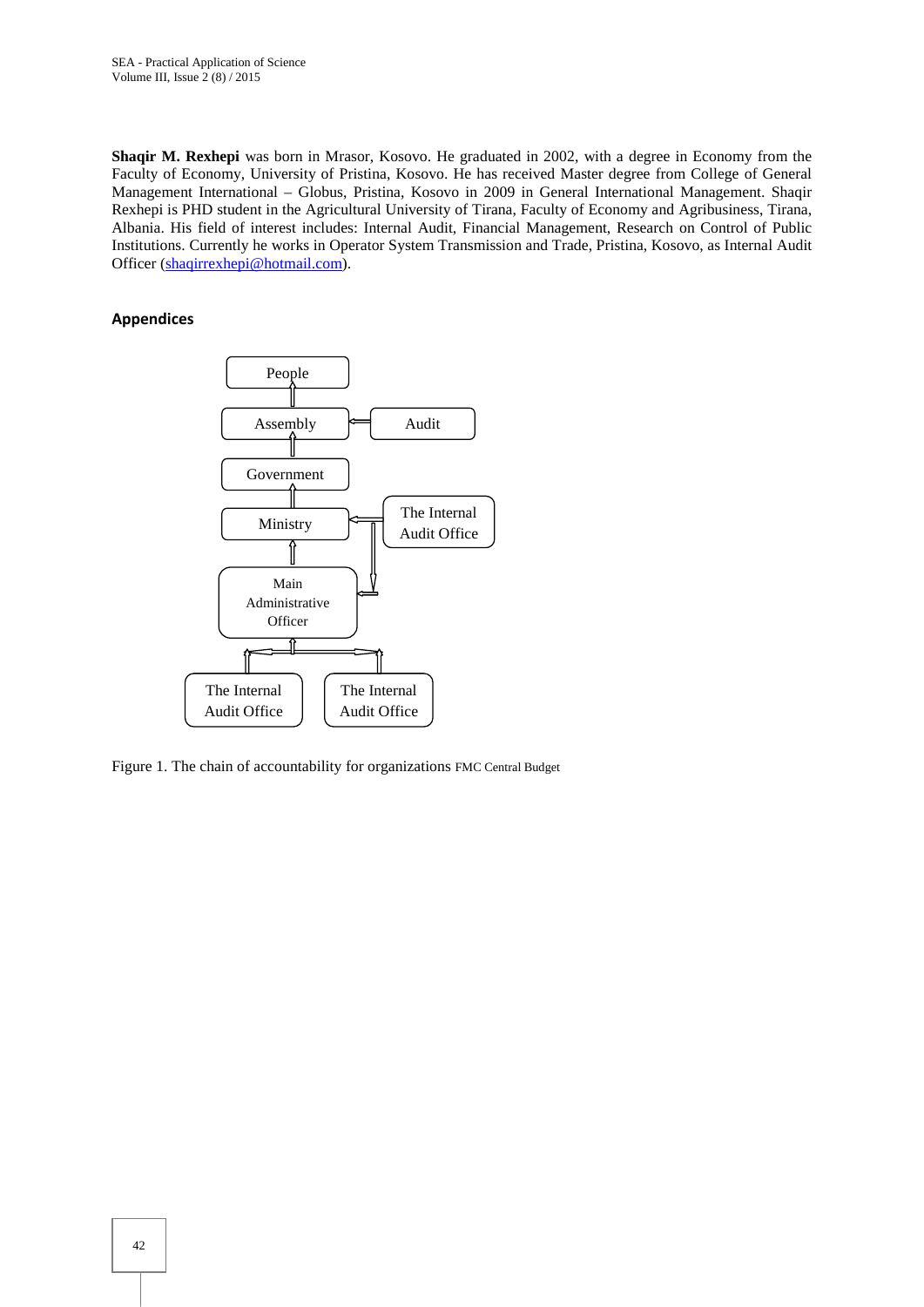

Figure 2. Percentage breakdown for the assessment by of institutional management in strengthening the Internal Control System



Figure 3. Percentage of the job performed Senior Management

|             | Actions<br>undertaken by<br>management for<br>strengthening<br>IC | Level of trust by<br>employees for control<br>and assurance<br>provided by the<br>management to the<br>Institution. | How much of efficient<br>control is available<br>with the institutions in<br>the management of<br>public funds | How free are they to report<br>in relation to the non-<br>functioning of controls in<br>public institutions | Over these years, has the<br>management undertaken<br>any positive steps in<br>strengthening ICS |
|-------------|-------------------------------------------------------------------|---------------------------------------------------------------------------------------------------------------------|----------------------------------------------------------------------------------------------------------------|-------------------------------------------------------------------------------------------------------------|--------------------------------------------------------------------------------------------------|
| None        | $\%$                                                              | 2 %                                                                                                                 | 5 %                                                                                                            | 7 %                                                                                                         | 7 %                                                                                              |
| Very little | 34 %                                                              | 25 %                                                                                                                | 13 %                                                                                                           | 31 %                                                                                                        | 34 %                                                                                             |
| Moderate    | 47<br>$\%$                                                        | 46 %                                                                                                                | 41 %                                                                                                           | 39 %                                                                                                        | 47 %                                                                                             |
| A lot       | 7<br>$\%$                                                         | 26 %                                                                                                                | 27 %                                                                                                           | 23 %                                                                                                        | 7 %                                                                                              |
| No answer   | 5 %                                                               | 2 %                                                                                                                 | 13 %                                                                                                           | 19<br>$\%$                                                                                                  | 5 %                                                                                              |

Table 1. Reliability over actions undertaken by management for the functioning of ICS